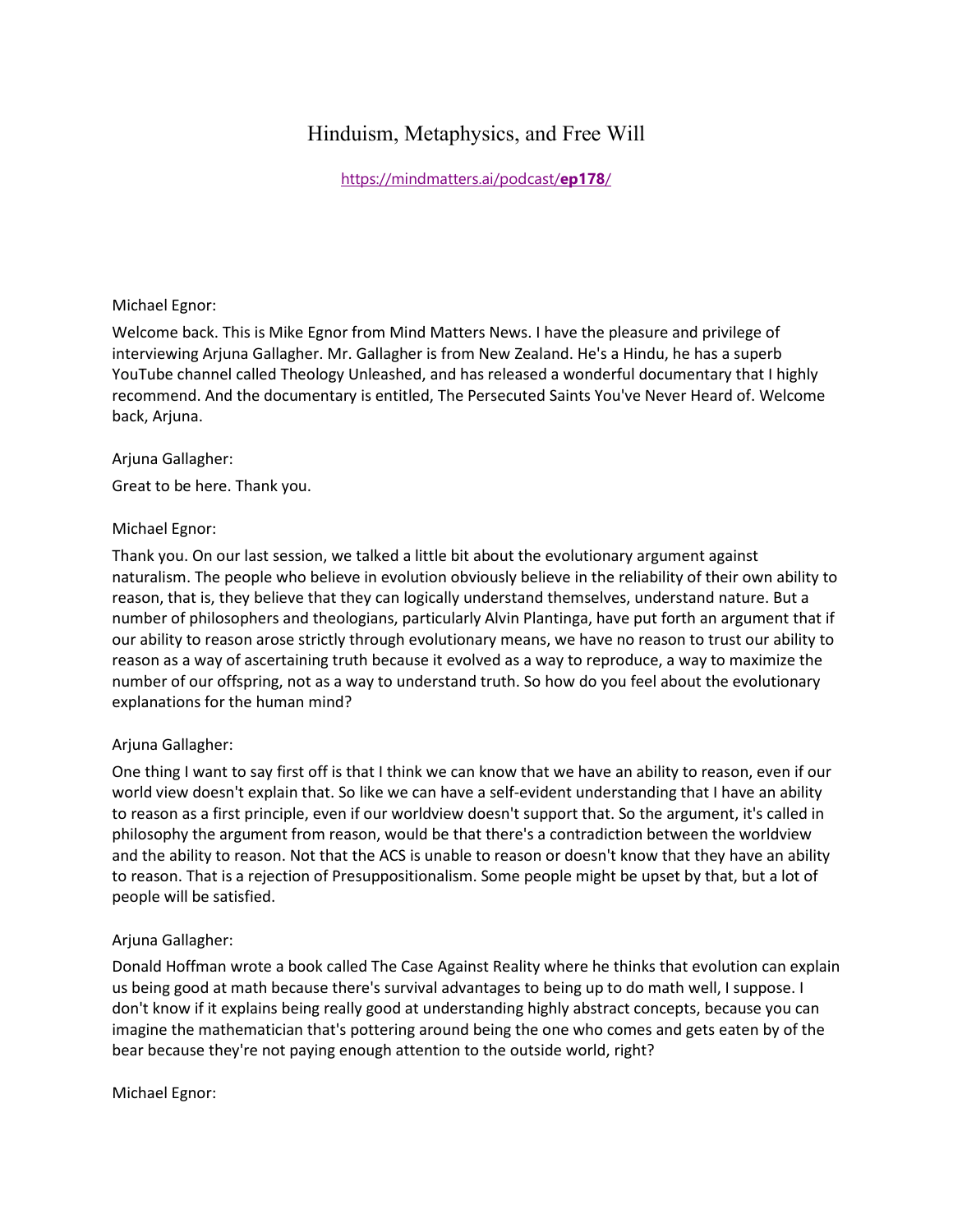Right. Well it would seem to me there'd be a fairly simple way of testing the hypothesis that evolution was the source of our ability to do math just by checking the reproductive success of mathematicians as compared to say, for example, rock stars. I mean the notion that that sort of esoteric mental activity makes you reproductive successful, that doesn't seem to be too credible if you just look at the average high school dating scene. Mathematicians are not reproductive superstars, so it's hard to buy that argument.

# Arjuna Gallagher:

Yeah. The counter argument might be group selection that a gene pool, which is capable of producing these kinds of intelligences is better at surviving, even if the people with those kinds of intelligences don't have a better reproduction rate.

# Michael Egnor:

Yeah. Yeah, sure. You can make that argument, but then that gets into the whole problem of group selection versus selfish genes. That it would seem to be, at least within the population, that mathematics would be a vanishingly rare thing because everybody else would be reproducing because the mathematicians have conferred them benefit. So you get fewer and fewer mathematicians as the generations go along. But you get into what I think is a crazy Darwinist way of reasoning that doesn't make too much sense to begin with. So from your perspective on Hinduism, what is the metaphysical structure of reality? That's a big question, but how does metaphysics work?

# Arjuna Gallagher:

So the Sanskrit word tattva is the closest you've come to ontological category. It's from the demonstrative pronoun tat, which means that. So, that, when you convert it to a philosophical term comes to mean, things that actually exist. So it's categories of existence. And as that goes, you've got three broad categories as you get more descriptions, which is God, the world, and the living entities. But then with the material creation, it gets a bit more complex. I haven't studied it for a while, but there's something like the Mahabhutas and there's 25 elements. One of them includes God, then there's various other stages. And you get down to 10 senses plus the mind. So the mind is counted as a sense. And then the material energy is composed of five elements earth, aether, the standard five and those five elements each have different qualities and you go from subtle to more gross.

# Arjuna Gallagher:

So aether is the first element. And then you get air, I think fires next, water and then earth. And they each contain progressively more qualities. And then there's one idea you do get, which is you don't find in Christianity so much, I think, as this idea of subtle and gross. So there's more subtle energy. There's the subtle body and the gross body and the subtle body is carried from lifetime to lifetime. That includes impressions, so if you suffer trauma or, or whatever other experiences you have that leave a deep impression on the soul, they carry it until the next lifetime. So as anyone who's been around children is aware, there're a diverse collection of personalities that can't be explained by the differences in environments. I've got two kids and they're both completely different from one another.

# Arjuna Gallagher:

And this is explained by them carrying over impressions from past lives in the subtle body. And then the gross body is something produced as a result of that. And there's the material universe, which is composed of matter. And there's the spiritual world, which is composed of Sat, Chit and Ananda, which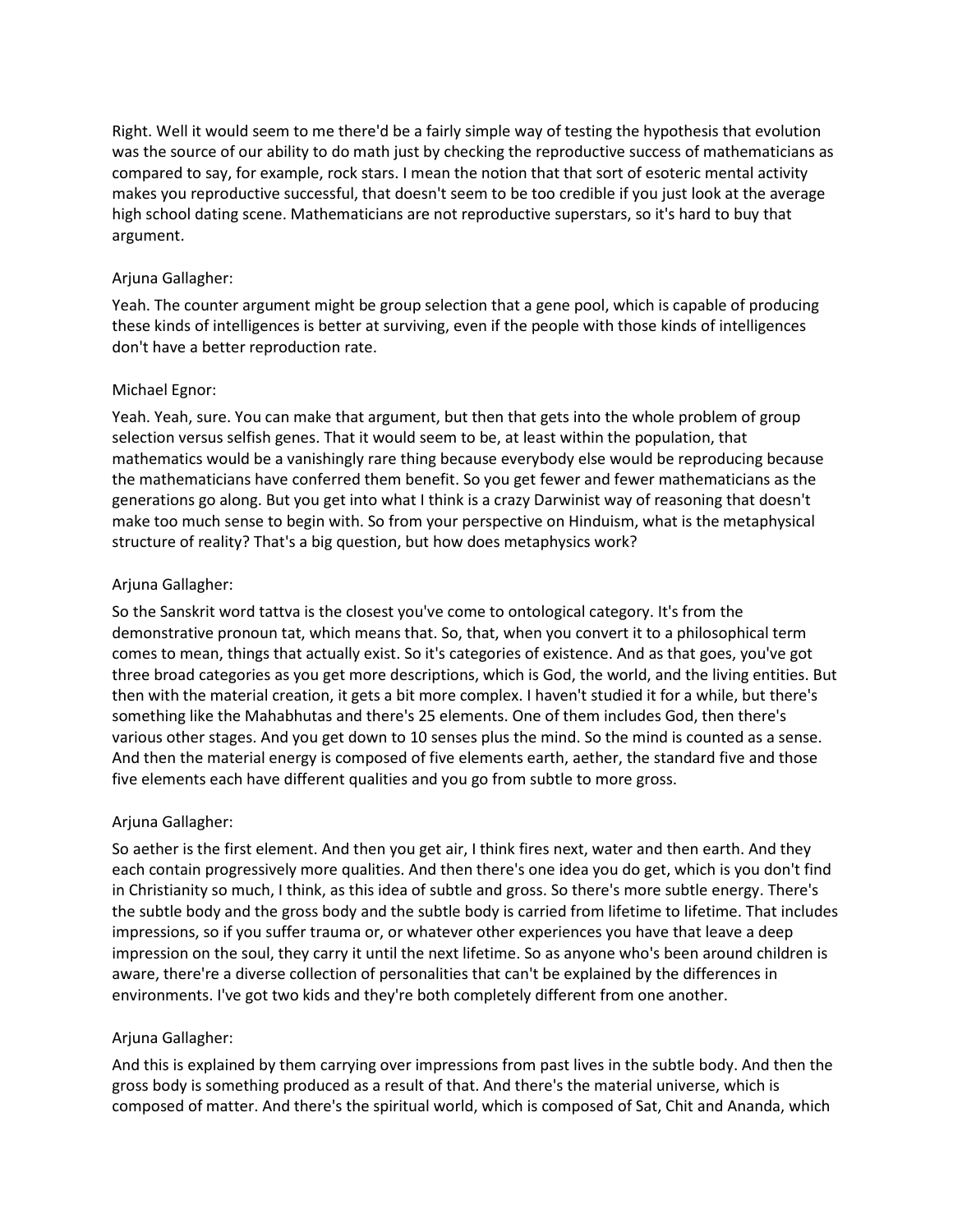is eternity, knowledge and bliss. So it's said that the qualities of this living entity, that the jivatma is Sat-Chit-Ananda just as God is Sat-Chit-Ananda. So we're one in quality with God, but different in quantity. We're a tiny spark of the divine, whereas God is the infinite absolute divine.

#### Michael Egnor:

Yeah. David Bentley Hart wrote a wonderful book on that particular topic, The Experience of God, I think. And he divided the book into those three topics and pointed out that although there are a lot of differences between individual face, they all seem to identify those three things as being central to existence and to be characteristics of God in one way or another.

#### Arjuna Gallagher:

Yeah. It's called The Experience of God: Being, Consciousness and Bliss.

Michael Egnor:

Right.

Arjuna Gallagher:

Yeah. I highly recommend that book. It's really good.

Michael Egnor:

And you had a chance to interview David Bentley Hart on Theology Unleashed, right?

# Arjuna Gallagher:

Yeah. I've had him on twice. Once it was just me interviewing him along with a fellow Christian and yeah, it was really interesting. He was a good sport.

#### Michael Egnor:

He's a fascinating guy and he is a magnificent writer. I mean, he's a beautiful writer. He did a wonderful book on the problem of evil related to the east Asian tsunami back about 15 years ago called The Doors of the Sea was the title of it. It was a beautiful reflection on the nature of evil and the odyssey, was very interesting stuff.

Arjuna Gallagher:

I haven't read that one. I'll have to check it out.

#### Michael Egnor:

Yeah. As I recall, his basic argument was we do not understand why evil occurs, that God is completely good, that there is nothing evil in God. We don't understand why evil occurs. And it's better for us that we don't meaning that it's a topic that is simply beyond us. And that our job is to try to help out as much as we can and to love God and not to blame Him for evil. And I found it a very thoughtful a way of looking at it.

Arjuna Gallagher: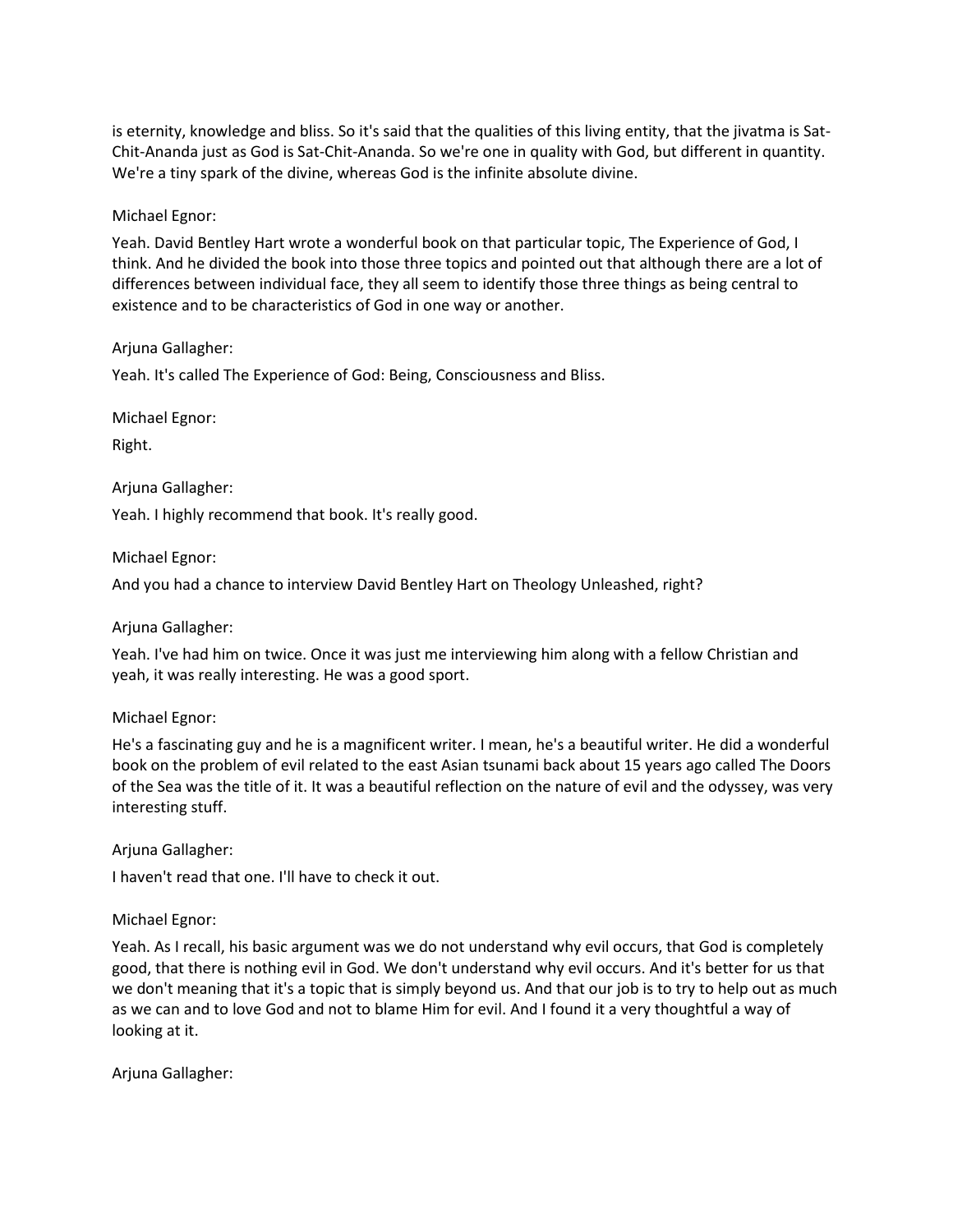Yeah. Sometimes you'll see people who have gone through immense suffering come to a realization that they gained some immense wisdom, which they attribute to having gone through that suffering. And they come to some understanding that the suffering was necessary and the wisdom they got from it is so valuable that they wouldn't trade it for not having suffered that suffering. But of course, oftentimes we're not out on that plateau of having come to that realization. We're having to employ a skeptical theism where we have this assumption that God is all good, and there's a higher purpose for all of us, but we're not able to see the reasons for it.

# Michael Egnor:

There's an analogy that I find very helpful in thinking about this. I have four kids and when they were babies, if you put them down to nap time before they wanted to go to take a nap, they would scream bloody murder. They'd be very upset that they had to take a nap. So they'd be standing in their cribs screaming. And from the baby's perspective, this was the worst thing that ever happened. But obviously taking a nap is a good thing for them, but they were too young to really understand it but I understood it as the parent. And the gulf between me and the ultimate reality is infinitely greater than a gulf between a parent and a child.

# Michael Egnor:

So no matter how terrible something may seem in my life, it's like, I'm that infant standing in the crib screaming. And I can't even really begin to understand why God lets this happen, but it doesn't mean that it's, in the grand scheme of things, not explainable in a way consistent with God's goodness. It just means that I can't even begin to understand it myself, but that's my problem. The other thing is I've always considered the problem of evil to be a very powerful argument for the existence of God. Atheists tend to use the problem of evil as an argument against the existence of God. However, if you acknowledge that evil exists, then you acknowledge that a moral law exists independently of opinion, because when people say that things are evil, they don't just mean that something has happened that they disagree with.

# Michael Egnor:

It means that they think it's objectively wrong, that there is something evil about a child dying of cancer or a tsunami killing thousands of people. But if there is something objectively evil about that, then there has to be a source for that objective moral law, by which you judge it to be evil, and that source can only be God. So I think the problem of evil actually presupposes God's existence. If God didn't exist, we wouldn't see evil as a problem. We would just have things that we agreed with and disagreed with, but we wouldn't ascribe any moral importance to it.

# Arjuna Gallagher:

Well, the atheist can give it as an internal critique and say, you guys believe God's all good. You believe an objective moral value such as that these things are wrong. And yet these things are going on. God's all powerful therefore, He could stop it and He's not so he can't be all good. That's an argument they can offer but often when these people say these things, they genuinely believe that it is objectively wrong for these things to happen. And if they do hold to an objective morality, then the argument flies.

# Arjuna Gallagher:

I've heard William Lane Craig describe that... I think he was talking about this specific argument, often, there's two premises to the argument from objective morality to God's existence. And he's had one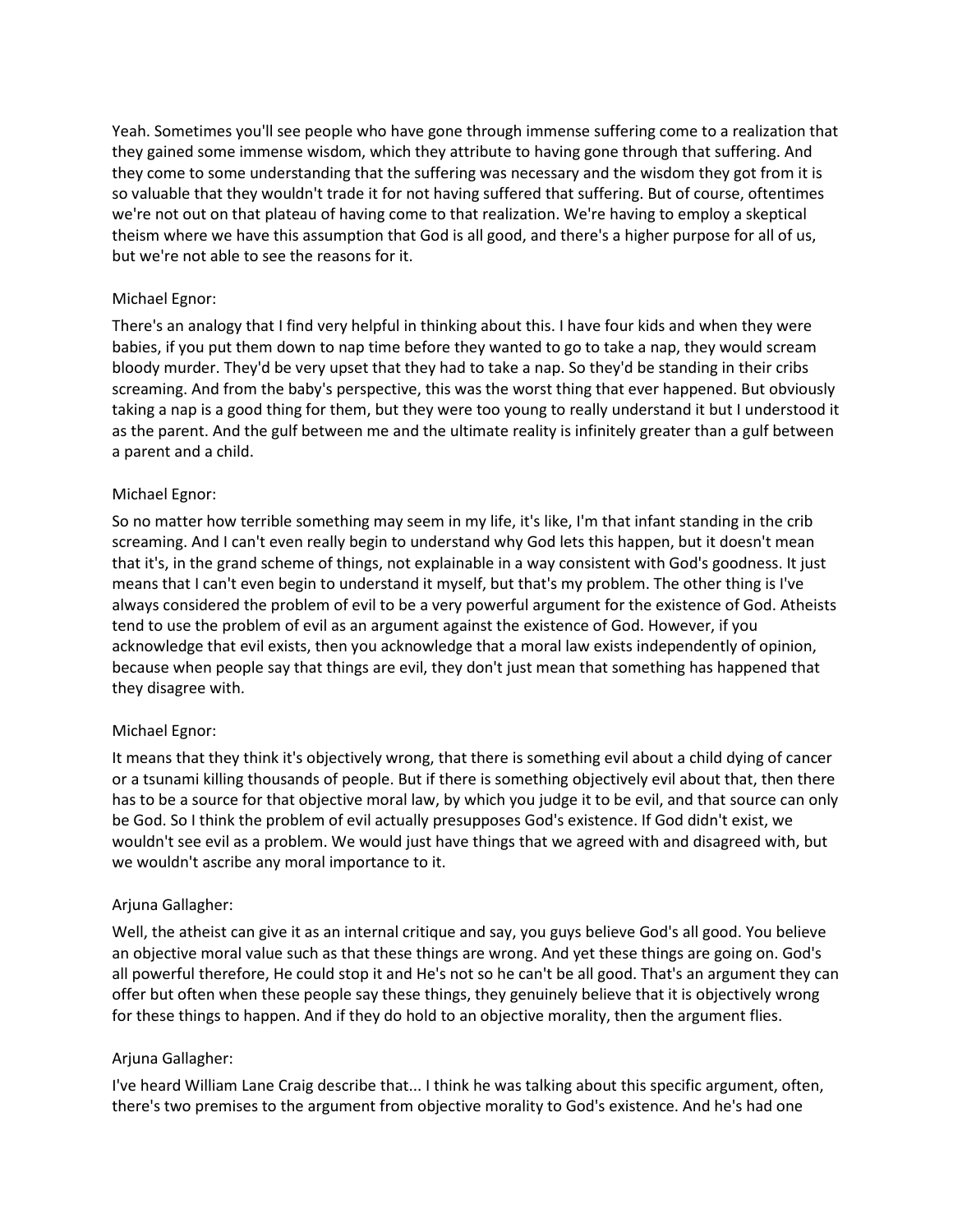conversation where he was experiencing that when he talked about the first premise, the person would reject that premise and rely on the second premise. And when you talk about the second premise, the person would accept that premise and reject the other one. So in this case it would be, objective moral values don't exist, I'm just offering an internal critique. And then when you go over to talking about objective moral values existing like, oh, I do think objective moral values exist, I'm just rejecting the other bit.

# Michael Egnor:

Right, right, right. Exactly. Exactly.

# Arjuna Gallagher:

Another point on the problem of evil is, and the Hindu traditions, it never really came up and I've often puzzled over that. And finally, I think it was Dr. Howard Resnick explained to me that it didn't come up because there was this bedrock idea of personal responsibility, thanks to Cameron reincarnation. So the question didn't really come up as a serious philosophical question, other things were delated and it was just a bedrock assumption that we had personal responsibility. And well, the real thing that Christianity doesn't have, which we have with Cameron reincarnation is the ability to explain why this person and not that person. Why me rather than someone else? Because with previous lifetimes, I can actually have responsibility that's genuine. It's just the fear will of the divine that some people fall here and some people fall there and we just got to learn and grow from whatever we're given.

# Michael Egnor:

Right. Yes, but the difficulty with ascribing responsibility based on prior lifetimes is that it very much presupposes a moral law giver which certainly requires a personal God. I mean, we don't see any credible mechanistic way how moral problems in previous lives could be punished in future lives or rewarded in future lives without a personal God. So I'm not sure that Hinduism necessarily solves that problem. It just removes it one generation.

# Arjuna Gallagher:

Yeah. You still do need God. I was doing a comparison between the Christian views. There's plenty of views you could argue against using the moral argument. The Cameron reincarnation point can't be explained by plenty of other Hindu views which lack a personal God.

# Michael Egnor:

Sure, sure. With the modern debate between the new atheists and Christians, there's a tremendous debate about the existence and reality of free will. What is the perspective on free will in the Hindu belief?

# Arjuna Gallagher:

So there might be Hindus that reject the existence of free will. It's not a question I've really pondered, and there actually were traditions free will is accepted as bedrock and not questioned at all. I don't know if it's something that was debated much in the tradition. Probably not. We're free agents. I mean, I said there's five factors of action so we're not 100% free. I can't remember the list of five actions that's in Bhagavad Gita. One of them is the living entity. One of them is karma. One of them is God. One of